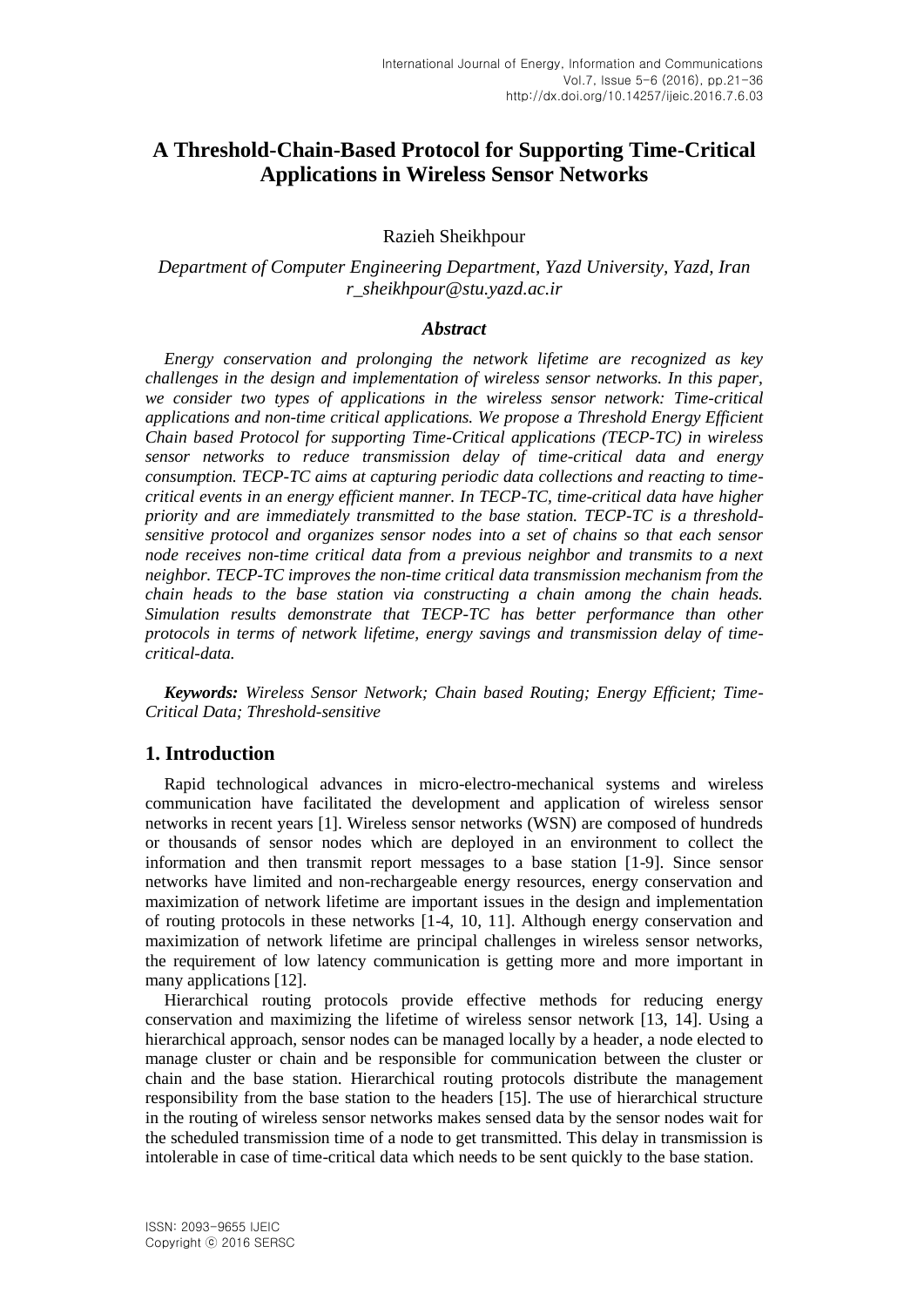There are a lot of hierarchical routing protocols in wireless sensor networks and a few of them have considered the quick transmission of time-critical data.

In this paper, we propose a Threshold Energy Efficient Chain based Protocol for supporting Time-Critical applications (TECP-TC) in wireless sensor networks to reduce transmission delay of time-critical applications and energy consumption. In our proposed protocol, the nodes react immediately to sudden changes in the value of a sensed attribute. For determining of time-critical data, TECP-TC utilizes a threshold parameter. If the sensed data value by a sensor node is equal to or greater than threshold value, the sensed data are considered as time-critical data and should be immediately transmitted to the base station. TECP-TC divides the wireless sensor network into a set of chains so that each sensor node receives non-time critical data from a previous neighbor and transmits to a next neighbor. Chain heads are elected based on the residual energy of the nodes and their distance from the header of upper level. TECP-TC improves the non-time critical data transmission mechanism from the chain heads to the base station via constructing a chain among the chain heads. We evaluate the performance of our proposed protocol via simulations and compare it to the performance of LEACH, PEGASIS and EECRP. The simulation results show that our proposed protocol can outperform in terms of network lifetime, energy consumption and transmission delay of time-critical data.

The reminder of this paper is organized as follows: Section 2 provides an overview of related work. Section 3 describes assumptions and radio energy dissipation model. Our proposed protocol is presented in Section 4. Section 5 presents transmission delay analysis of time-critical data. Performance evaluation is described in Section 6. Finally, in Section 7 conclusion of the paper is presented.

## **2. Related Work**

In this section, some of the hierarchical routing protocols in wireless sensor networks are reviewed.

Heinzelman *et al.*, [16] proposed a clustering protocol called LEACH for periodical data-gathering applications. In LEACH, the nodes organize themselves into clusters, with one node acting as the cluster head. Non-cluster head nodes transmit their data to the cluster head and cluster head nodes aggregate the data and send aggregated data to the base station. LEACH does not guarantee good cluster head distribution and assumes uniform energy consumption for cluster heads.

LEACH-C [17] is an enhancement over the LEACH protocol. LEACH-C, uses a centralized clustering algorithm and the same steady-state phase as LEACH. During the set-up phase of LEACH-C, each node sends information about its current location and residual energy level to the base station. Once the cluster heads and clusters are found, the base station broadcasts a message that obtains the cluster head ID for each node.

PEGASIS [18] is a chain based power efficient protocol based on LEACH. Rather than forming multiple clusters, PEGASIS forms a chain from sensor nodes so that each node receives from and transmits to a neighbor. In PEGASIS*,* sensor nodes act as the chain head in turn. The chain head aggregates and transmits data to the base station. The sensed data are forwarded and fused node by node. Because of large number of hops in a single chain, PEGASIS induces a much longer data transmission delay.

TEEN [19] is a reactive protocol for time-critical applications. After clusters formation, the cluster head broadcasts hard and soft thresholds to the nodes. The hard threshold allows sensor nodes to transmit only when the sensed attribute is in the range of interest. Therefore, this reduces transmission to significant numbers and increases network lifetime. The soft threshold will further reduce the number of transmissions if there is little or no change in the value of sensed attribute. TEEN is not good for applications where periodic reports are needed.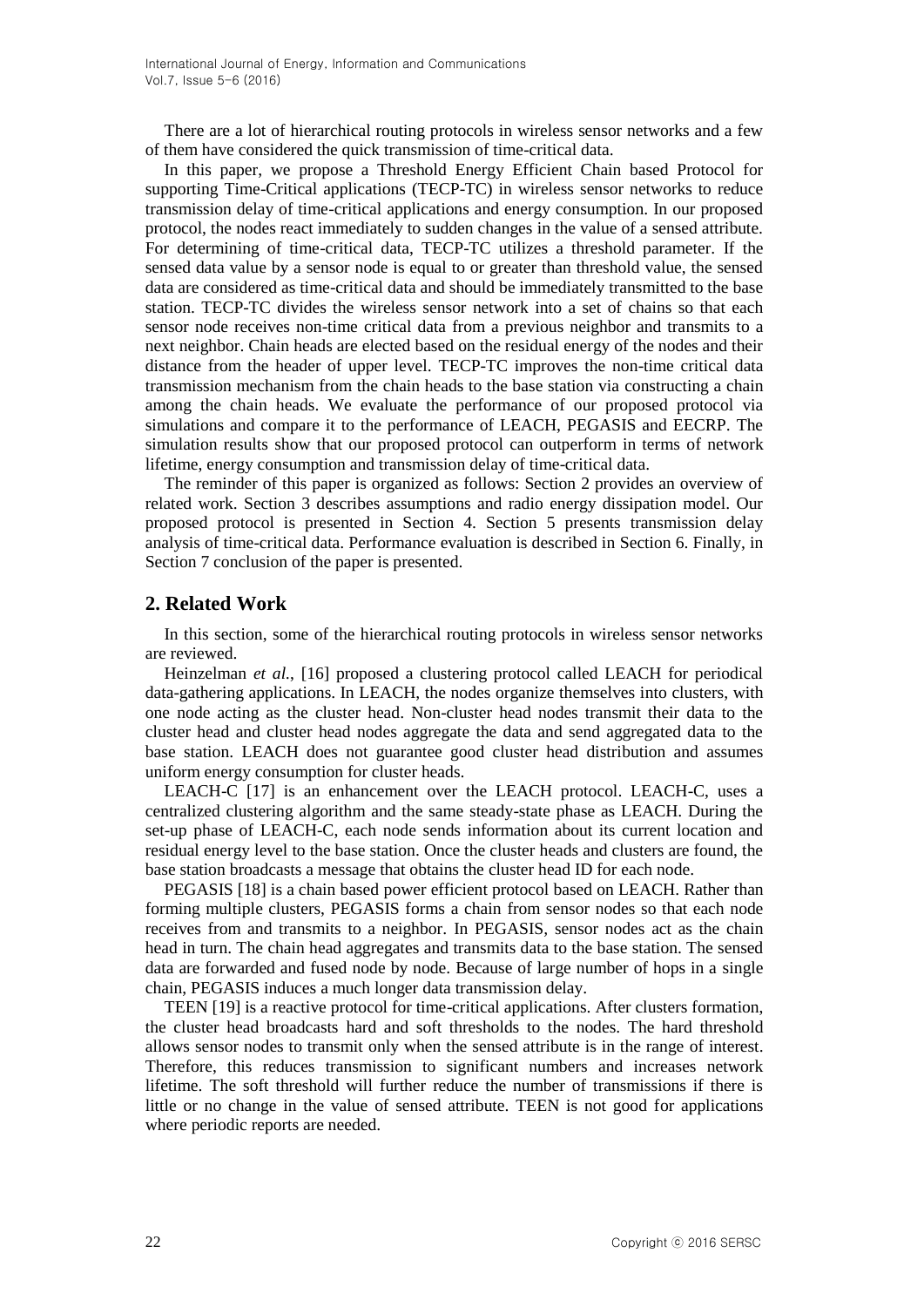Manjeshwar *et. al.*, [20] proposed Adaptive Threshold sensitive Energy Efficient sensor Network protocol which aims at capturing periodic data collections and reacting to time-critical events. The architecture of APTEEN is same as in TEEN, which uses the concept hierarchical clustering for energy efficient communication between source sensors and the base station. The main drawbacks of TEEN and APTEEN are the overhead and complexity associated with forming clusters at multiple levels.

Tang *et al.*, [21] proposed a Chain-Cluster based Mixed routing (CCM) algorithm for wireless sensor networks. CCM, organizes sensor nodes as a set of chains and a cluster with only chain heads. Data transmission in CCM proceeds in two stages: chain routing and then cluster routing. In the first stage, sensor nodes in each chain transmit data to their own chain head node in parallel, using an improved chain routing protocol. In the second stage, all chain head nodes are grouped as a cluster in a self-organized manner, where they transmit fused data to a voted cluster head using the cluster based routing.

ECCP [22] is a cluster-chain based routing protocol for balancing energy consumption in wireless sensor networks. It organizes sensor nodes into clusters and constructs a chain among the sensor nodes within each cluster. Clustering phase of ECCP is not performed in each round and sensor nodes use residual energy levels to select new cluster heads for the next round.

ECCPTC [23] is an extension of ECCP for time-critical applications. In ECCPTC, the nodes react immediately to sudden changes in the value of a sensed attribute. The main drawbacks of ECCP and ECCPTC are the higher overhead associated with forming clusters when a sensor node dies in the cluster. Also, ECCP and ECCPTC use a complex hybrid clustering approach for reducing energy consumption.

An Unequal Cluster-based Routing (UCR) protocol [24] was proposed by Chen et al. UCR groups the nodes into clusters of unequal sizes. Cluster heads closer to the base station have smaller cluster sizes than those farther from the base station. A greedy geographic and energy-efficient multi-hop routing protocol is designed for the intercluster communication.

Qing *et al.*, [25] proposed a distributed energy efficient clustering scheme for heterogeneous wireless sensor networks, which is called DEEC. In DEEC, cluster heads are selected based on their residual energy and average energy of the network. The nodes with high initial and residual energy will have more chances to be the cluster-heads than the nodes with low energy. DEEC uses the average energy of the network as the reference energy to control the energy expenditure of nodes by means of adaptive approach. DEEC does not need any global knowledge of energy at every election round.

Kumar *et al.*, [26] proposed an energy efficient heterogeneous clustered (EEHC) scheme for wireless sensor networks. EEHC is a desirable and robust protocol for wireless sensor networks. In order to improve the lifetime and performance of the network system, selection of cluster heads in EEHC is based on weighted probability.

Sheikhpour *et al.*, [27] proposed an Energy Efficient Chain-based Routing Protocol (EECRP) for wireless sensor networks to minimize energy consumption. EECRP organizes sensor nodes into a set of horizontal chains and a vertical chain. Sensor nodes transmit their data to their own chain head based on chain routing mechanism. EECRP also constructs a chain among chain heads for sending data packets from the chain heads to the base station.

## **3. Assumptions and Radio Energy Dissipation Model**

We consider the following assumptions for the wireless sensor network.

- There is a base station located far from the sensing field.
- The base station is considered as a powerful node having enhanced communication and computation capabilities with no energy constraints.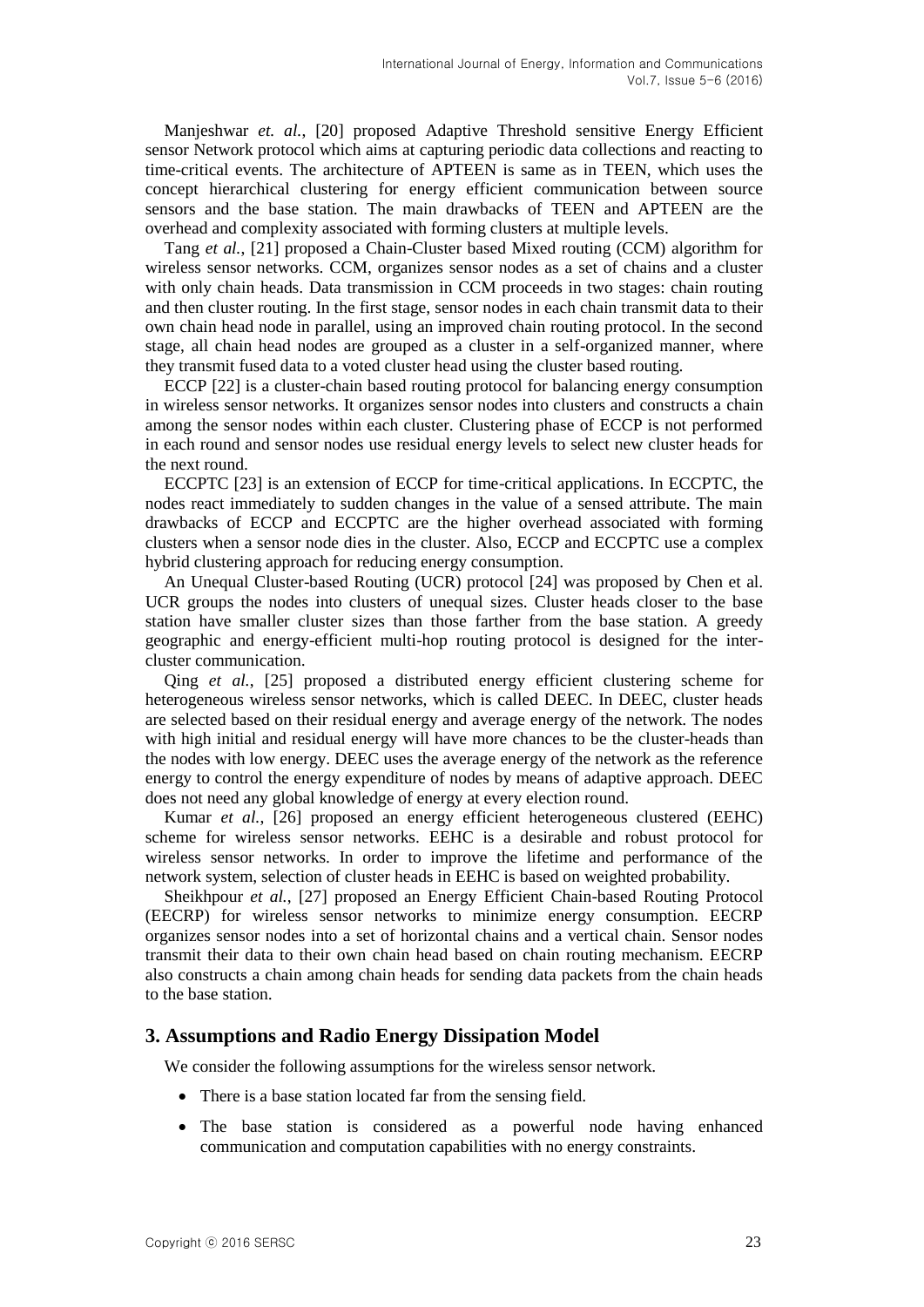- All sensor nodes have the same initial energy supply.
- Sensor nodes have CDMA functionalities.
- All sensor nodes are location aware, *i.e.*, equipped with GPS-capable antennae.
- The number of time-critical data messages is equal in all chains.
- Time-critical data have higher priority compared with non-time critical data.

### **3.1. Radio Energy Dissipation Model**

The energy model that we used in our simulations is the same as in [16, 17]. Consider that the power attenuation is dependent on the distance between the transmitter and receiver. For short distances, the propagation loss is modeled as inversely proportional to  $d^2$  while for long distances, the loss is modeled as inversely proportional to  $d^4$ . Thus, power must be controlled to invert this loss by setting the power amplifier to ensure a certain power at the receiver. Eq. (1) is used to calculate transmission energy, denoted as  $E_{\text{Tx}}(k, d)$ , required for a *k* bits message over a distance of *d*.

$$
E_{Tx}(k,d) = \begin{cases} kE_{elec} + k\varepsilon_{fs}d^2, & d < d_0\\ kE_{elec} + k\varepsilon_{amp}d^4, & d \ge d_0 \end{cases}
$$
 (1)

To receive this message, the energy required is as Eq. (2).

$$
E_{Rx}(k) = kE_{elec} \tag{2}
$$

Where, the electronics energy*, Eelec*, depends on factors such as the digital coding, modulation, filtering, and spreading of the signal, whereas the amplifier energy, *εfsd 2* or  $\varepsilon_{amp}d^4$ , depends on the distance to the receiver and the acceptable bit-error rate.

## **4. TECP-TC Protocol**

An important requirement in some networks is that the sensor nodes react immediately to sudden and drastic changes in their environment so that the transfer of such data to the base station is not delayed.

In hierarchical protocols, the use of cluster and chain structure in routing of wireless sensor networks [16-18, 21-22, 24-28] makes sensed data by the sensor nodes wait for the scheduled transmission time of a node to get transmitted. This delay in transmission is intolerable in case of time-critical data which needs to be sent quickly to the base station. In order to avoid this situation, our aim in this paper is to have a network for reacting to time-critical events and also capturing periodic data collections in a very energy efficient manner. For this reason, we consider two types of applications in the wireless sensor network: Time-critical applications and non-time critical applications. Then, we propose a Threshold Energy Efficient Chain based Protocol for supporting Time-Critical applications (TECP-TC) to reduce transmission delay of time-critical applications and energy consumption. The proposed protocol is suited for time-critical applications such as intrusion detection, explosion detection and etc. When sending data to the base station, TECP-TC considers higher priority for time-critical data. In TECP-TC, sensor nodes are organized as a set of horizontal chains and a vertical chain. In each chain, a node is selected as the chain head. TECP-TC allows the sensor nodes to send their sensed data periodically and react immediately to sudden changes in the value of a sensed attribute. For determining of time-critical data, the proposed protocol utilizes a threshold parameter. When the sensed data value by a sensor node is equal to or greater than the threshold value, it is indicated that a sudden change has been occurred in the value of measured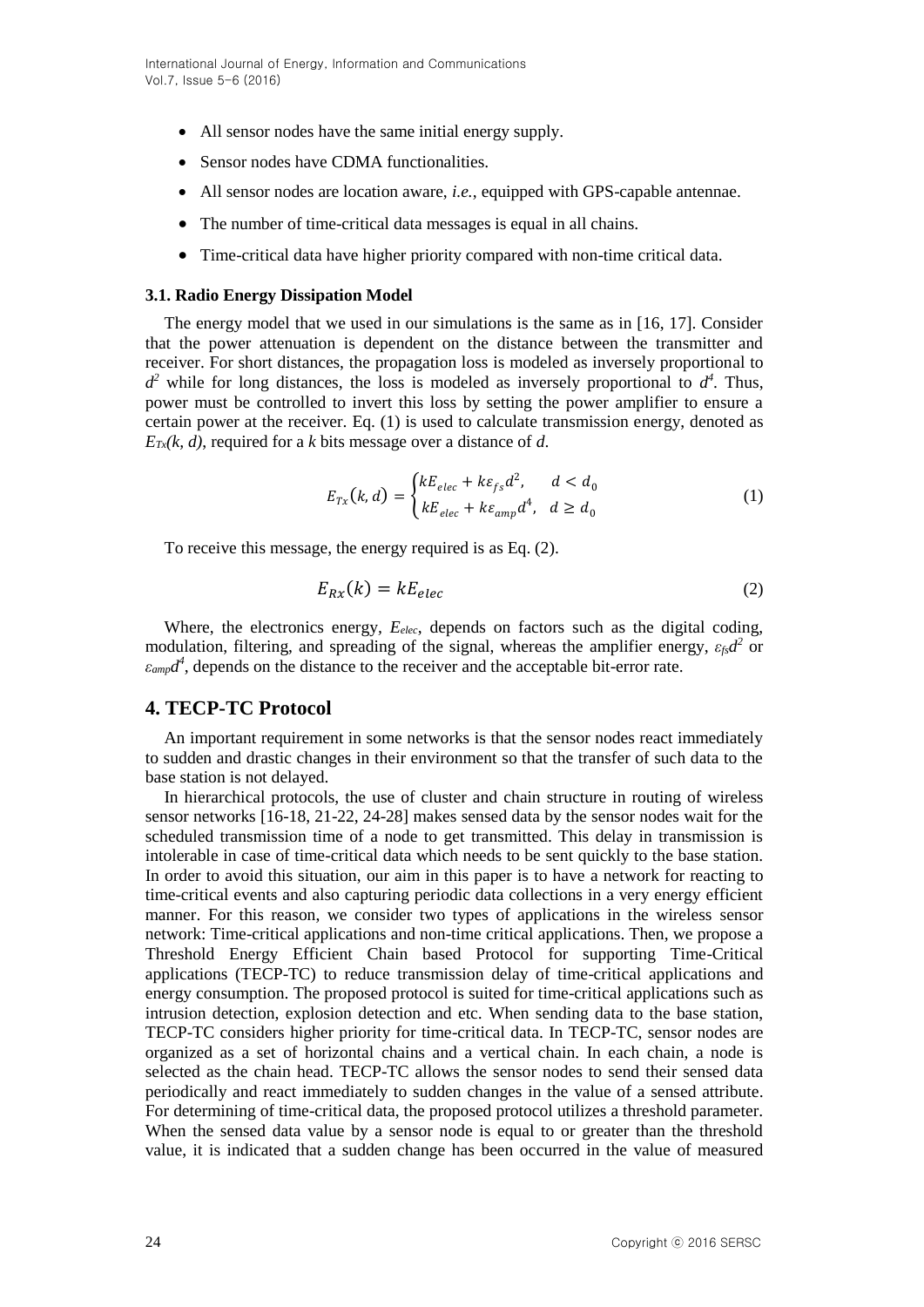parameter. In this situation, the sensed data are considered as time-critical data and should be immediately transmitted to the base station. Non-time critical data are transmitted to the chain heads of horizontal chains based on chain routing mechanism. TECP-TC also adopts a chain based data transmission mechanism for sending non-time critical data packets from the chain heads to the base station.

Unlike PEGASIS, in TECP-TC, the workload of the network is distributed among different chains. Consequently, each chain will be of much smaller length than the single chain constructed in PEGASIS. TECP-TC has the advantages of chain based routing in terms of energy consumption and also reduces transmission delay of time-critical data.

At the beginning of the network operation, the base station sends the threshold value for all sensor nodes in the network. The operation of the TECP-TC protocol is divided into rounds. Each round begins with a set up phase followed by a data transmission phase. In TECP-TC, the network is divided into a set of strips as shown in Figure 1. Sensor nodes are placed in different levels. Base station is located in the highest level.

The height of each strip is *"h"* and there are  $k=L/h$  strips in the sensor network, where *L* is the length of wireless sensor network. In each strip, a greedy algorithm is used to form a chain among sensor nodes; then a chain head is selected in each chain.



**Figure 1. A Sensor Network with k Strips (Chains)**

#### **4.1. Setup Phase**

In TECP-TC, sensor nodes are placed in different levels. The base station is located in the highest level. In setup phase, each node sends information about its current location (possibly determined using a GPS receiver) and energy level to the base station. Based on the received information, the base station select the chain head of each strip (level). In each strip (level), the chain head is selected based on the residual energy of its nodes and the distance of its nodes from the chain head of upper level. For selection of chain heads, base station calculates the weight of each node using Eq. (3) and selects the node with the highest weight in each strip as the chain head.

$$
weight_i = \frac{RE_i}{dist_{to\ upper\ CH}^2}
$$
 (3)

Where  $RE_i$  is remaining energy of node *i* and  $dist_{to \text{ upper CH}}$  is the distance of node *i* from the chain head of upper level.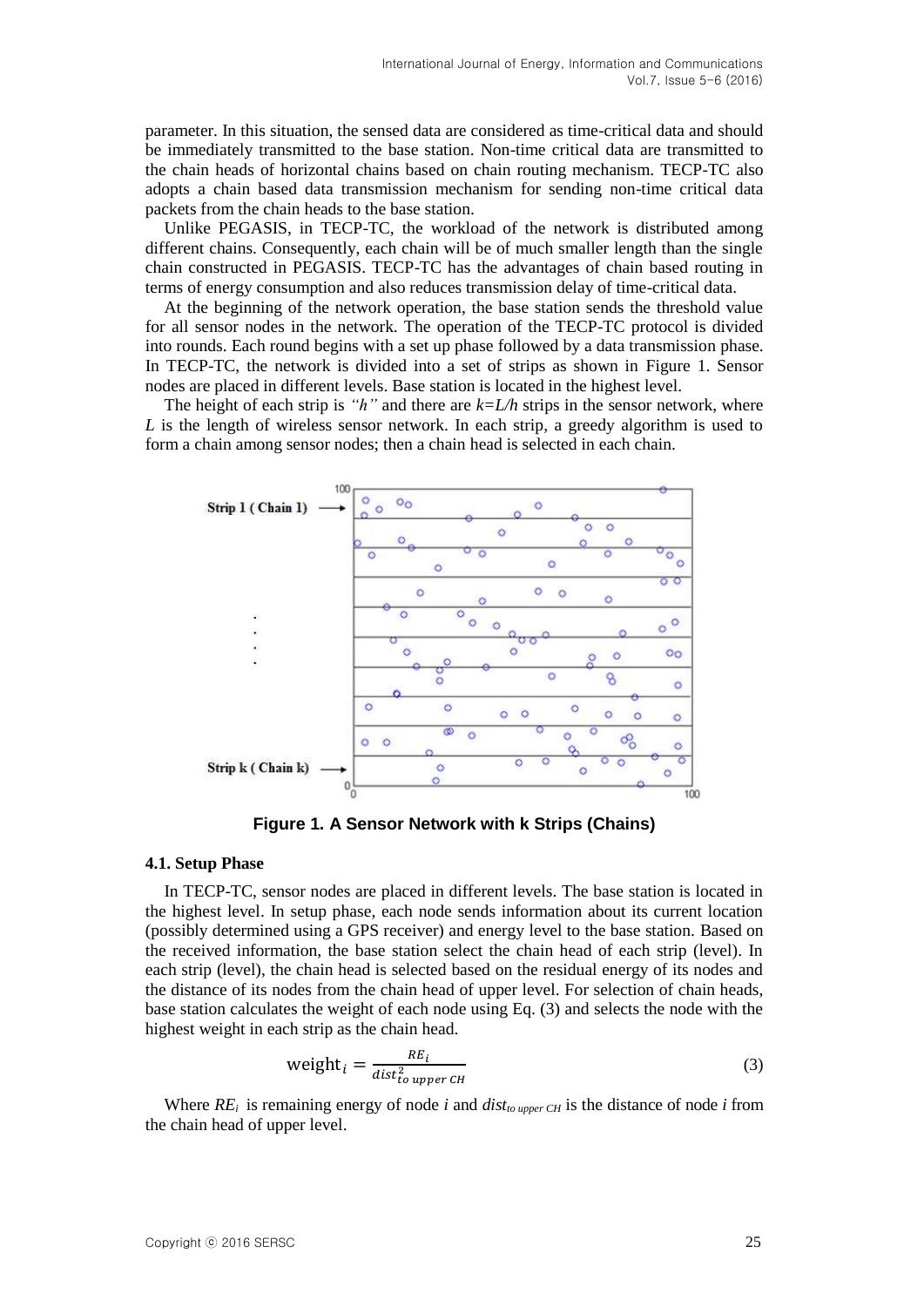After the selection of chain heads, the greedy algorithm used in PEGASIS is utilized by the base station to create a chain among sensor nodes in each strip so that each sensor node receives data from a previous neighbor, aggregates its data with the one received from its previous neighbor and transmits aggregated data to a next neighbor. The chain created in each strip is called a horizontal chain. After the creation of horizontal chains, a chain among the chain heads is formed. The chain created in this stage, is called vertical chain and formed from the furthest to the nearest node from the base station. In TECP-TC, the selection of chain heads in horizontal chains is done in such a way that does not need to reselect the header of the vertical chain and chain head of strip 1 (level 1) acts as the header of chain heads so that all the chain heads send data to the header node through the chain; finally, the header node aggregates data and transmits them to the base station. When the chains are formed, the base station broadcasts a message that contains the chain and chain head ID for each node.

### **4.2. Data Transmission Phase**

The data transmission phase is divided into several frames and sensor nodes transmit and receive data at each frame. Data transmission phase consists of time-critical data transmission and non-time critical data transmission. TECP-TC reacts immediately to the time-critical data and considers higher priority for transmitting these data. In each frame, initially, time-critical data are sent and then non- time-critical data are sent.

### **4.2.1. Time-critical Data Transmission**

At the beginning of each frame, if the sensed data value by a sensor node is equal to or greater than the threshold value, the sensor node sets a bit in header of data packet to indicate it is time-critical data and immediately transmits the data directly to its chain head using CSMA MAC protocol. After that, each chain head that received time-critical data, respectively, according to its level transmit the time-critical data directly to the base station. For example, initially the chain head of chain 1 (level 1) transmits the timecritical data directly to the base station. Then, respectively, the chains heads in lower levels transmit the time-critical data directly to the base station. If time-critical data are received by a chain head that is waiting to access the channel to transmit time-critical data, the chain head will aggregate time-critical data and transmit aggregated data to the base station.

### **4.2.2. Non-time Critical Data Transmission**

After the transmission of time-critical data, non-time critical data transmission is begun. Transmission of non-time critical data consists of two stages.

- Non-time critical data transmission among sensor nodes in the horizontal chains
- Non-time critical data transmission among chain heads in the vertical chain

### **Non-time critical data transmission among sensor nodes in the horizontal chains**

For transmission of non-time critical data in each frame, chain based routing mechanism is utilized. At the beginning of non-time critical data transmission stage, the chain head node generates two tokens and transmits them to two end nodes of the chain. The two end nodes in each chain transmit data and tokens to their individual neighboring nodes in parallel. Each node aggregates its own data with its previous neighbor's data and transmits aggregated data and token to the next neighbor in the chain. The data are transmitted in an alternative way until all data are transmitted to the chain head node. If a node that has already transmitted its time-critical data to the chain head receives data from previous neighbor, the node only transmits received data and token to the next neighbor in the chain and does not perform data aggregation.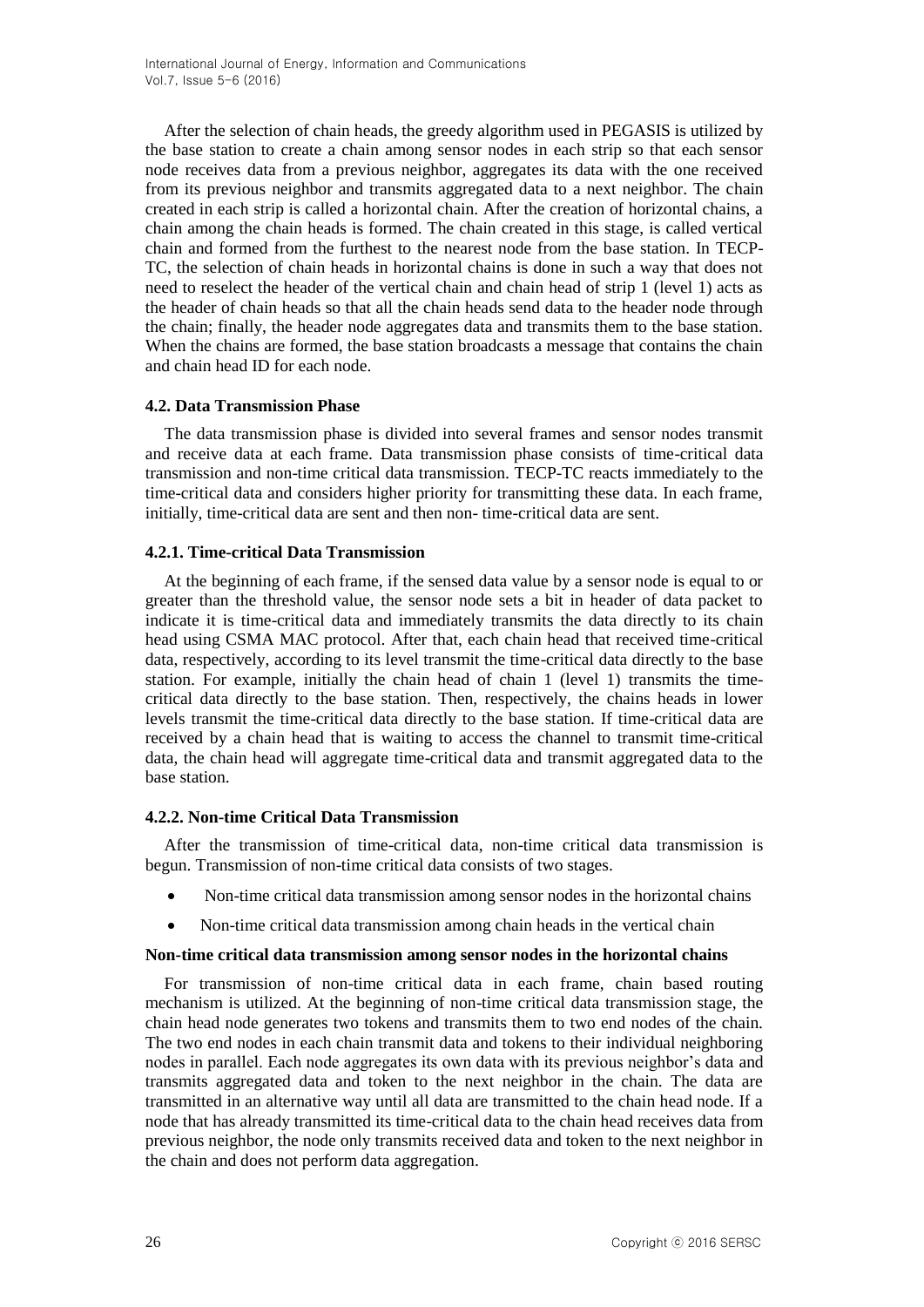Once the chain heads receive data from previous neighbors in the latest frame of a round, data transmission among chain heads are begun.

#### **Non-time critical data transmission among chain heads in the vertical chain**

Similar to data transmission in horizontal chains, the chain head nodes in vertical chain transmit data to the header node using the chain based routing mechanism. At the beginning of the stage, the base station generates a token and then transmits it to the end chain head node in the vertical chain. The end node transmits data and token to the next neighbor. Each chain head receives data and token from previous neighbor, aggregates the data with its own data and transmits aggregated data and token to the next neighbor in the vertical chain. The data are transmitted until aggregated data are received by the header node in the vertical chain. Finally, the header node aggregates its own data with received data and transmits aggregated data to the base station.

Non-time critical data transmission in TECP-TC has been shown in Figure 2. As shown in Figure 2, nodes c6, c16, c26, c36, c46, c56, c65, c75, c85 and c95 are chain heads of horizontal chains and form a vertical chain to send their data to the base station. Node c6 is the header of the vertical chain because it is the chain head of level 1. The chain heads send their data to node c6 through the vertical chain and node c6 aggregates and transmits the data to the base station.



**Figure 2. Non-time Critical Data Transmission in TECP-TC**

Figure 3 shows the Pseudo code of TECP-TC.

```
The network is divided into a set of strips
Each node is located in strip x, 1 \le x \le kStrip (i) \longleftarrow x
Base station sends a threshold value to the all sensor nodes
Phase 1: Set up phase
for i=1: NChainheads(i) \leftarrow False
    Node i sends (location i , REi ) to BS 
   Weight \simRE_i\emph{dist}_{to}^{2} heigher CH
                                         // BS computes Weight of all nodes 
End
```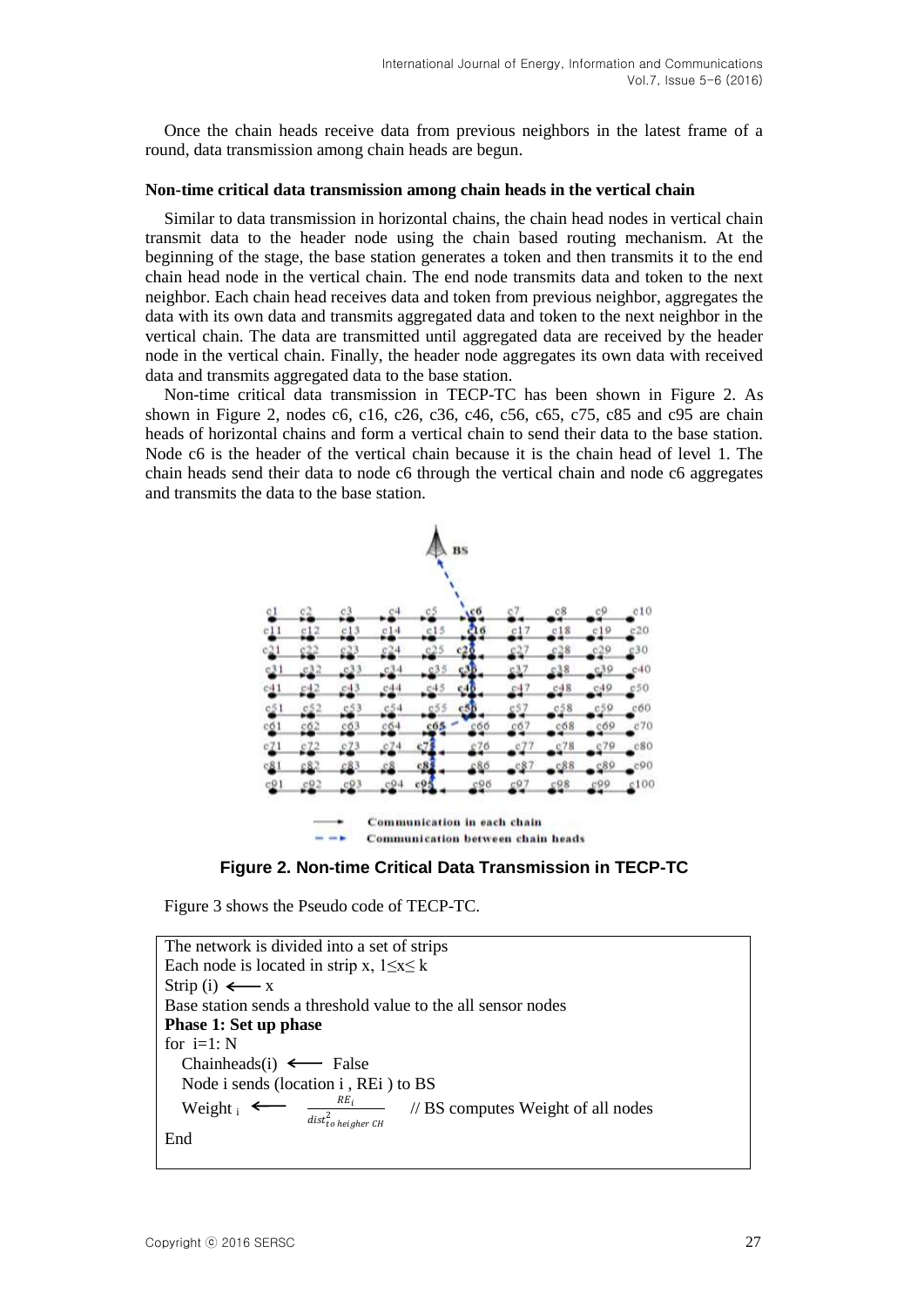if Weight  $\mathrm{i} >$  Weight of all nodes in each strip Chainheads(i)  $\longleftarrow$  True // BS selects node i as chain head end if Chainheads(i)=True if  $Strip(i)=1$ header(i)  $\leftarrow$  True else header(i)  $\leftarrow$  False end BS creates a chain among sensor nodes in each strip from farthest node to nearest node from node i end BS sends chains and chain head ID to all nodes **Phase 2: Data transmission phase** for  $i=1:N$  $TC(i) \leftarrow$  False if sensed data value by node  $i \geq$  threshold value  $TC(i) \longleftarrow True$  Node *i* sends its data to the chain head and chain head transmits the received data to BS end end for  $i=1$ : N if  $Chainheads(i)=True$  Node *i* in each chain generates 2 tokens and sends them to two end nodes in the chain end end for  $i=1: N$ if  $Chainheads(i)= False$ if  $TC(i)$ = False Node *i* aggregates its data with the data of previous node Node *i* sends aggregated data and token to the next node in the chain else Node *i* sends received data of previous node and token to the next node in the chain end end end for  $i=1: N$  if Chainheads(i)=True if Leader(i) = False Node *i* aggregates its data with the data of previous CH node in the chain of CHs Node *i* sends aggregated data to the next CH node in the chain of CHs (vertical chain) end end end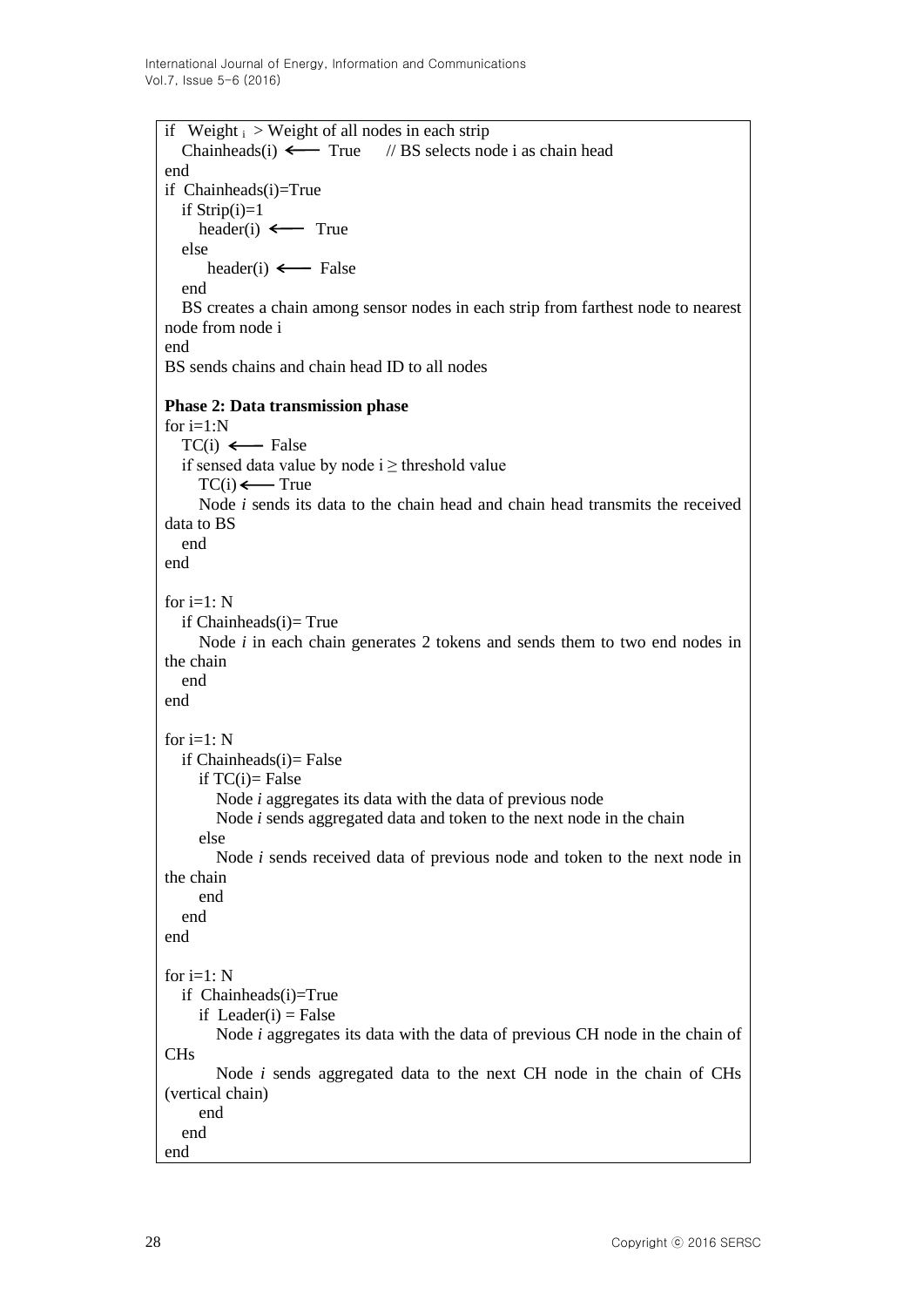| for $i=1: N$                                                                       |
|------------------------------------------------------------------------------------|
| if $Chainheads(i) = True$                                                          |
| if header(i) = True                                                                |
| header <i>i</i> aggregates its data with the data of previous CH node in the chain |
| of CHs (vertical chain)                                                            |
| header <i>i</i> aggregates its data with the data of previous CH and sends         |
| aggregated data to the BS                                                          |
| end                                                                                |
| end                                                                                |
| end                                                                                |

## **Figure 3. Pseudo Code of TECP-TC**

## **5. Transmission Delay Analysis of Time-Critical Data**

For intra-cluster communication in clustering scheme, a TDMA (Time Division Multiple Access) scheduling approach is utilized and for the inter-cluster communication, a CSMA (Carrier Sense Multiple Access) scheduling approach is utilized [2]. Most of the hierarchical routing protocols [16-18.21-22, 24-28] have been designed for transmitting of non-time critical data. The protocols consider same conditions for critical-data and noncritical data, therefore, they are not suitable for critical situations that data should be immediately reported to the base station.

Assume that there are *N* sensor nodes in the network and the delay of each transmission is regarded as 1 unit of time. The transmission delay of time-critical data is analyzed as follows:

In PEGASIS, the transmission delay of time-critical data is dependent on the network size. In this case, the delay is *N* units of time.

In LEACH, the delay for transmitting of time-critical data packets to the cluster heads is dependent on the size of the largest cluster (maximum number of nodes in the clusters). If all clusters have the same sizes, the maximum delay for transmitting of time-critical data packets in a round is calculated as Eq. (4).

$$
T = \left(\frac{N}{K} - 1\right) + K + C\tag{4}
$$

Where *N* is the number of sensor nodes in the network and *K* is the number of clusters in the network.

Transmission delay analysis of time-critical data in EECRP is the same as that in LEACH.

In hierarchical protocols such as LEACH and EECRP, the maximum delay for transmitting of time-critical data packets or non-time critical data packets to the base station is *T* and the minimum delay for transmitting of the first time-critical data packet to the base station is dependent on the clusters sizes.

In our proposed protocol, time-critical data packets are immediately sent to the chain head using CSMA MAC protocol. The maximum delay for transmitting of time-critical data packets to the base station is dependent on the number of time-critical data packets and the minimum delay for transmitting of the first time-critical data packet to the base station is two units of time.

We assume that the number of time-critical data messages is equal in all chains. For time-critical data transmission in proposed protocol, in the first unit of time, the first timecritical data packet in each chain is sent to its chain head. In the second unit of time, the chain head of the first chain transmits the first time-critical data packet to the base station; at the same time, the second time-critical data packets in chains 2 to 10 are sent to their chain heads. The chain heads of chains 2 to 10 aggregate received time-critical data with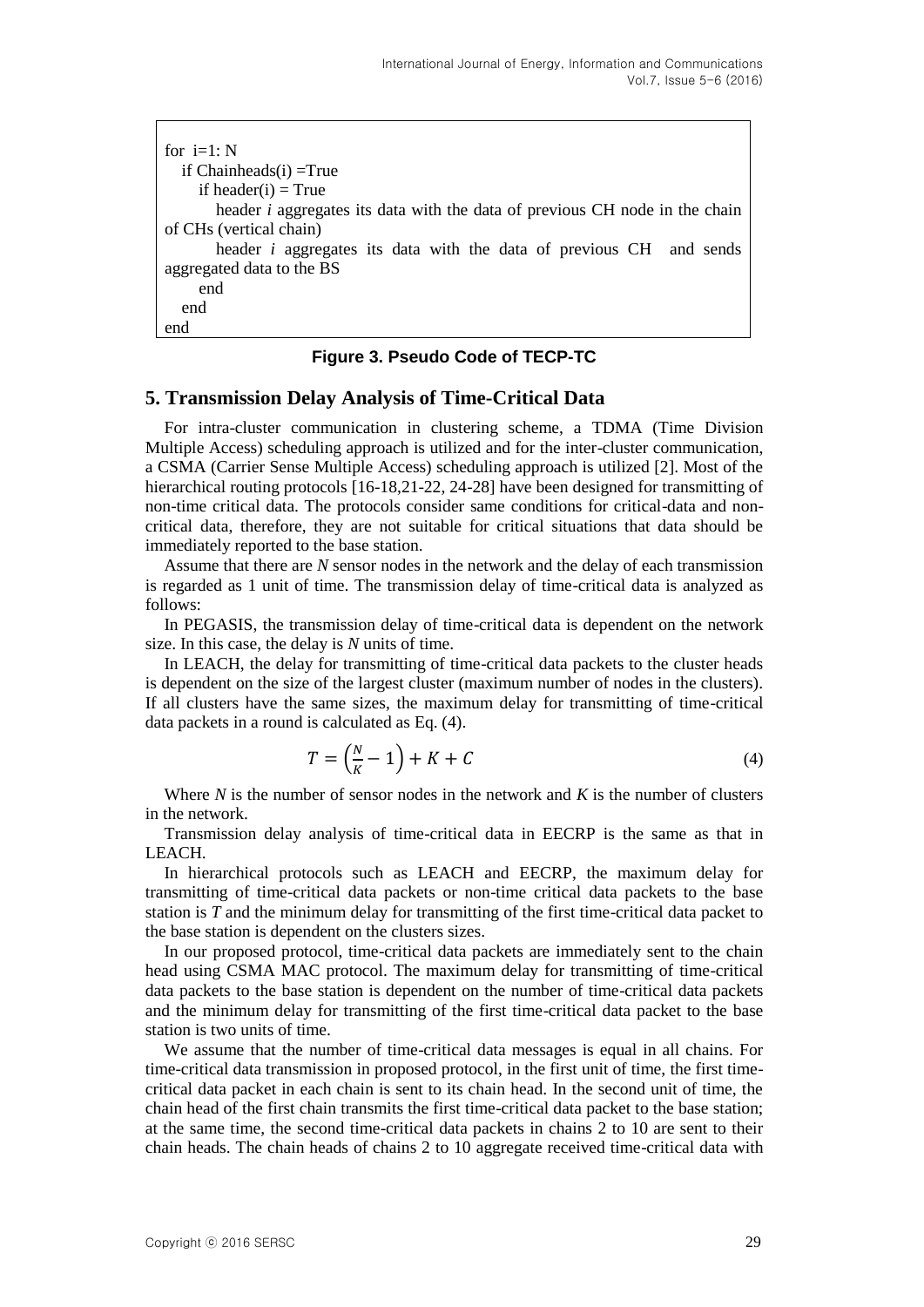previous time-critical data. In the third unit of time, the chain head of the second chain transmits the second time-critical data packet to the base station; at the same time, the time-critical data in chain 1 and chains 3 to 10 are sent to their chain heads. The chain heads of chains 3 to 10 aggregate received time-critical data with previous time-critical data. The number of iterations of this operation depends on the number of time-critical data. Suppose that there are 100 sensor nodes in the network and 40% of sensed data are time-critical data, so four sensed values in each chain are considered as time-critical data. In the fourth unit of time, the chain head of the third chain transmits third time-critical data packet to the base station; at the same time, the time-critical data packets in chain1, chain2 and chains 4 to 10 are sent to their chain heads. The chain heads of chain1 and chains 4 to 10 aggregate received time-critical data with previous time-critical data. In the fifth unit of time, the chain head of the fourth chain transmits the fourth time-critical data packet to the base station; at the same time, the last time-critical data packets in chain 1, chain 2, chain 3 and chains 5 to 10 are sent to their chain heads. The chain heads of chain 1, chain 2 and chains 5 to 10 aggregate received time-critical data with previous timecritical data. After that, at each unit of time, respectively, one of the chain heads in chains 5 to 10 and chains 1, 2 and 3 transmits aggregated time-critical data to the base station. Therefore, the transmission delay of time-critical data is calculated as Eq. (5)

$$
Delay_{time-critical\ data} = k + m \tag{5}
$$

Where  $k$  is the number of strips (chains) in the network and  $m$  is the number of timecritical data in each chain.

## **6. Performance Evaluation**

For evaluation the performances of our proposed protocol, we performed the simulations by MATLAB and compared its performance with other protocols such as LEACH, PEGASIS and EECRP. This section describes simulation set up, performance metrics and simulation results.

### **6.1. Simulation Setup**

We perform simulation studies in order to understand the performance benefits obtained with the proposed protocol. For this purpose, sensor nodes are randomly distributed in the area with the size of  $100 \text{ m} \times 100 \text{ m}$  and a base station is located at position (50,175). The simulation network size is 100-250 numbers of nodes in increments of 50 nodes respectively.

For our simulation scenarios, the attribute to be sensed is the temperature. During each round of simulation runs, each node is assigned a random temperature between 0 and 100 degree Fahrenheit. The threshold value is set to 80 degree Fahrenheit. This means that if the environment temperature is equal or greater than 80 degrees Fahrenheit, a critical incident has occurred and should be immediately sent to base station. The transmission range of each sensor node is set to 20*m*. The initial energy level of each sensor node is 0.3*J*. The data packet size is 4000 bits and control packet size is 200 bits. The number of horizontal chains is set to 10. For the simulations in this paper, we adopted the same values given in [16] as  $E_{elec} = 50$  nJ/ bit,  $\varepsilon_{fs} = 10$  pJ/ bit/ m<sup>2</sup> and  $\varepsilon_{amp} = 0.0013$  pJ/ bit/ m<sup>4</sup>.

### **6.2. Performance Metrics**

We use the following metrics to analyze and compare the performance of the protocols:

• Network lifetime: First Node Dies (FND), Half of the Nodes Alive (HNA), and Last Node Dies (LND) are used as performance metrics to evaluate the network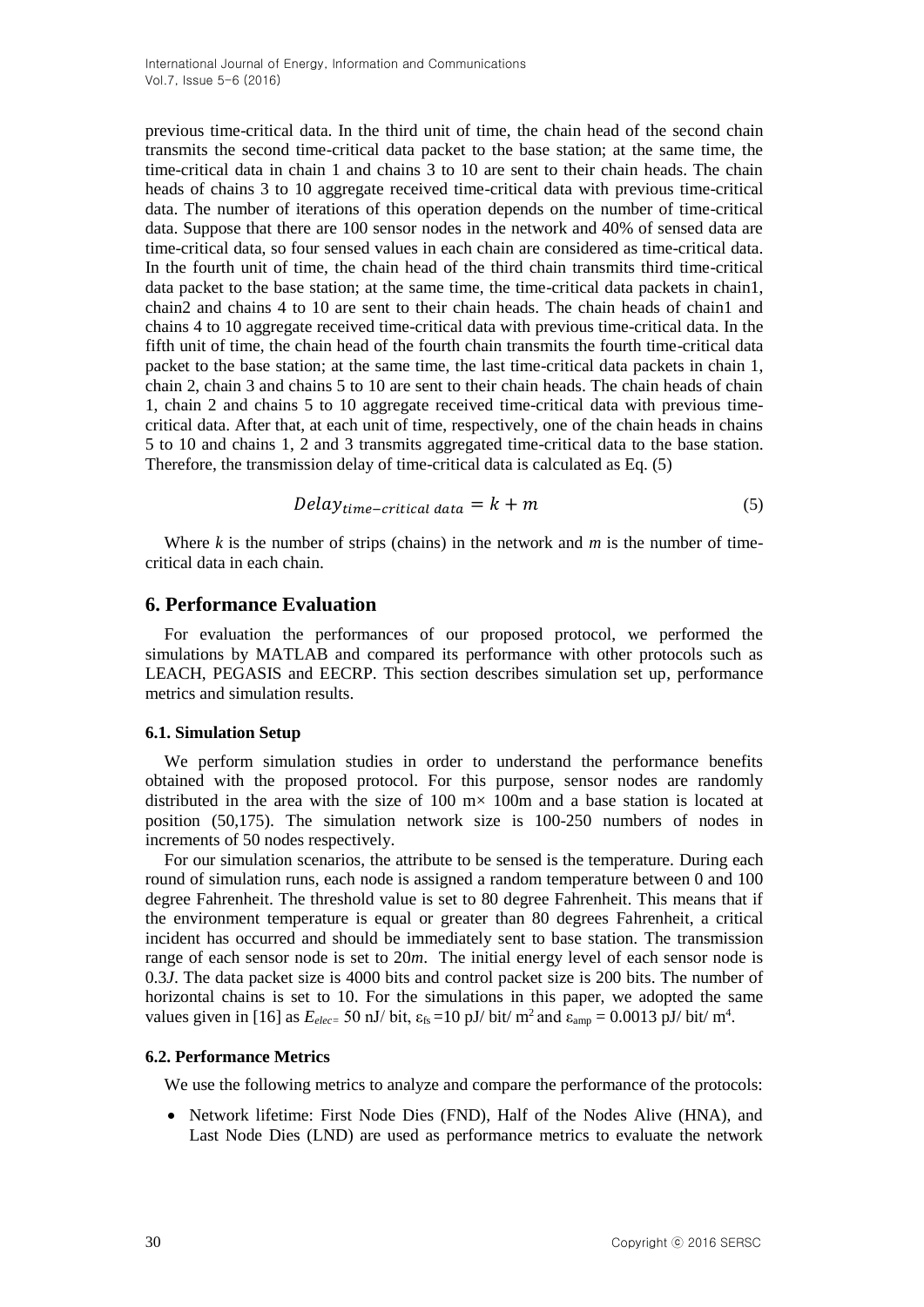lifetime. The metrics are a number of rounds that elapse before first node, half of the nodes and last node respectively, run out of energy [28, 29].

- Energy consumption: This metric indicates the total energy consumed by the nodes in receiving and sending the data packets.
- Average energy consumed per round: This metric shows the average energy consumed by the nodes in receiving and sending the data packets in each round.
- Transmission delay of time-critical data: It is the time interval from the moment when the time-critical data packets are generated to the moment when the base station receives these data packets.

### **6.3 Simulation Results**

**Network lifetime:** Figure 4 shows the total number of nodes that remain alive over the simulation runs when the number of nodes in the network is 200. Figures 5, 6 and 7, respectively, show the performance comparison of the network lifetime in terms of FND, HNA and LND metrics with different sizes of the network. It is obvious from Figures 4, 5, 6 and 7 that TECP-TC has good performance in terms of network lifetime compared with LEACH and PEGASIS. This is mainly because the most of the nodes transmit to their nearest neighbors in the chain. TECP-TC also considers remaining energy of nodes and distance from header of upper level to elect chain heads.

Figure 4, 5, 6, 7, 8 and 9 show that EECRP has better performance than TECP-TC in terms of network lifetime and energy consumption. This is expected because EECRP is suited for non-critical conditions. To overcome the drawback of EECRP, we incorporated the time-critical data transmission to form TECP-TC. Therefore TECP-TC consumes more energy compared with EECRP to immediately transmit time-critical data to the base station and network lifetime in TECP-TC becomes smaller than that in EECRP.



**Figure 4. Number of Active Nodes Per Round with Network Size of 200**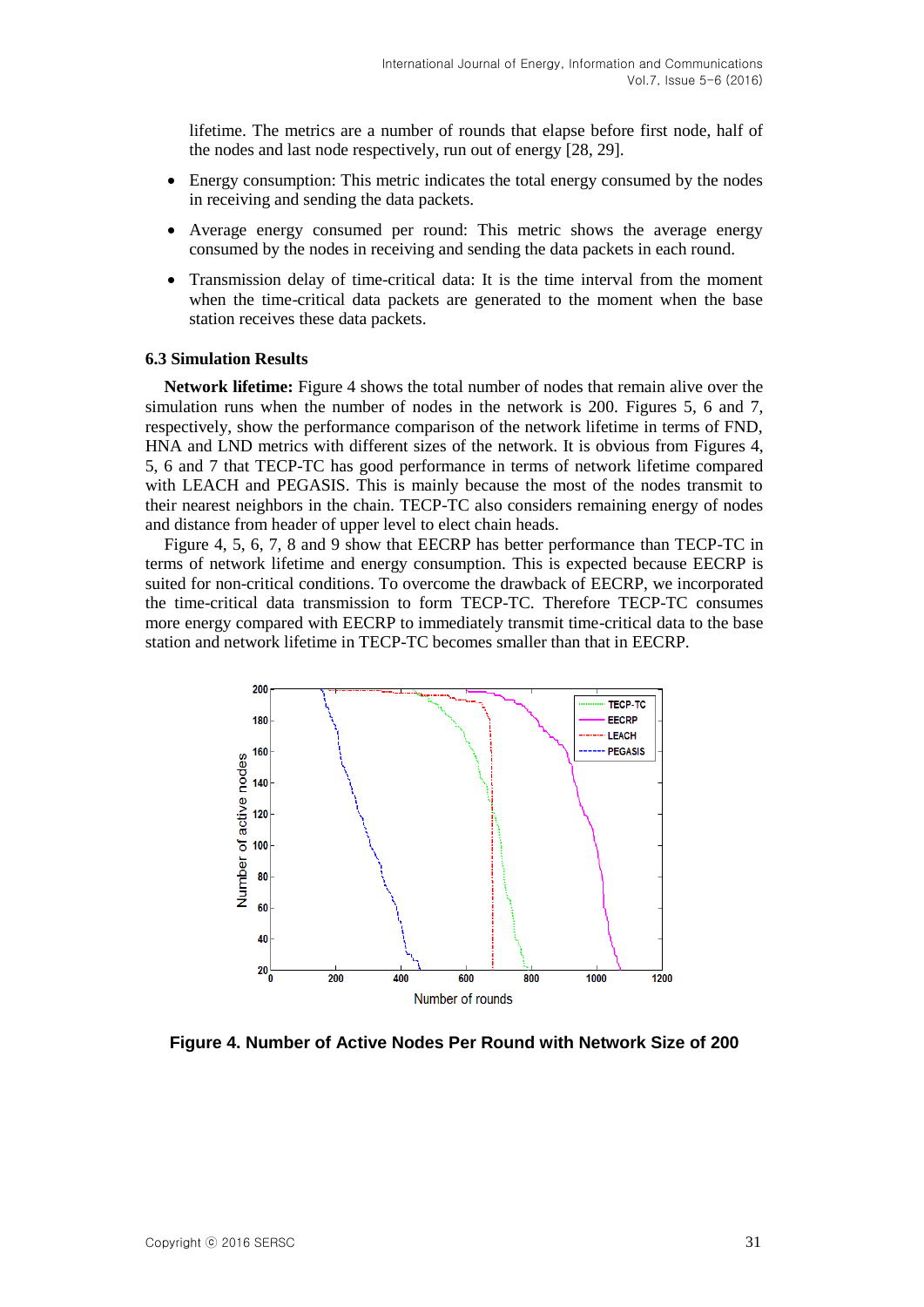International Journal of Energy, Information and Communications Vol.7, Issue 5-6 (2016)



**Figure 5. Performance Comparison of the Network Lifetime using FND Metric with Different Sizes of the Network**



**Figure 6. Performance Comparison of the Network Lifetime using HNA Metric with Different Sizes of the Network**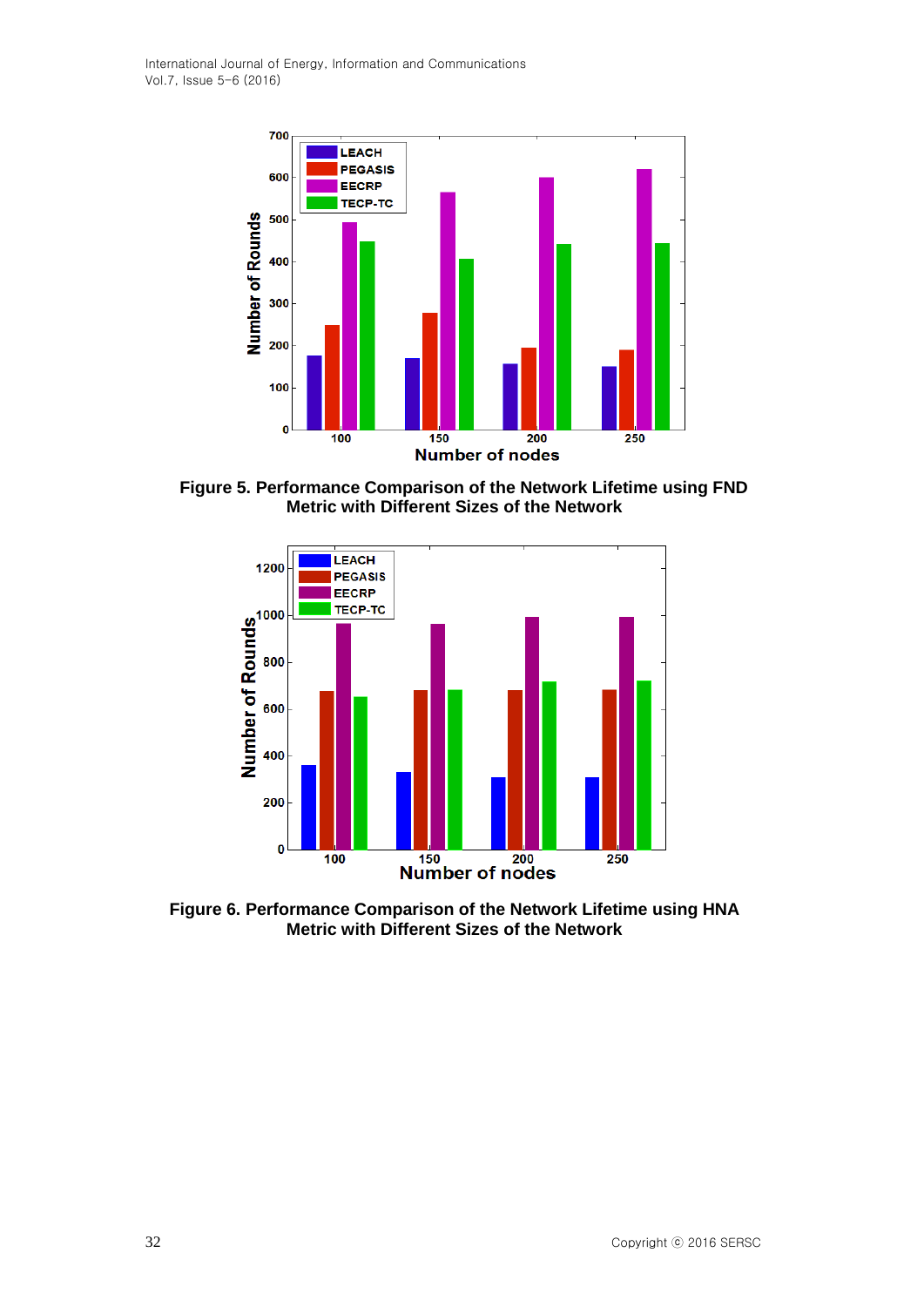

**Figure 7. Performance Comparison of the Network Lifetime using LND Metric with Different Sizes of the Network**

**Energy consumption:** Figure 8 shows the total energy consumed by all nodes during the simulation runs when the number of nodes in the network is 200. Figure 9 demonstrates the average energy consumed by the nodes in each round with different sizes of the network. It is clear from Figure 8 and 9 that TECP-TC consumes less energy compared to LEACH and PEGASIS. LEACH consumes more energy because sensor nodes transmit their data directly to cluster head and also cluster heads transmit the data directly towards the base station, while in TECP-TC, most of the sensor nodes transmit data to their nearest neighbors in the chain. Moreover, chain heads in TECP-TC don't transmit data directly to the distant base station. They do this through the vertical chain created among the chain heads. TECP-TC also has better performance than PEGASIS. This is due to the chains constructed in TECP-TC have smaller length than the single chain in PEGASIS. This reduces the amount of data to be aggregated and propagated along the chain and lead to savings in the energy consumption of the nodes.



**Figure 8. The Total Energy Consumption of the Network Over round with Network Size of 200**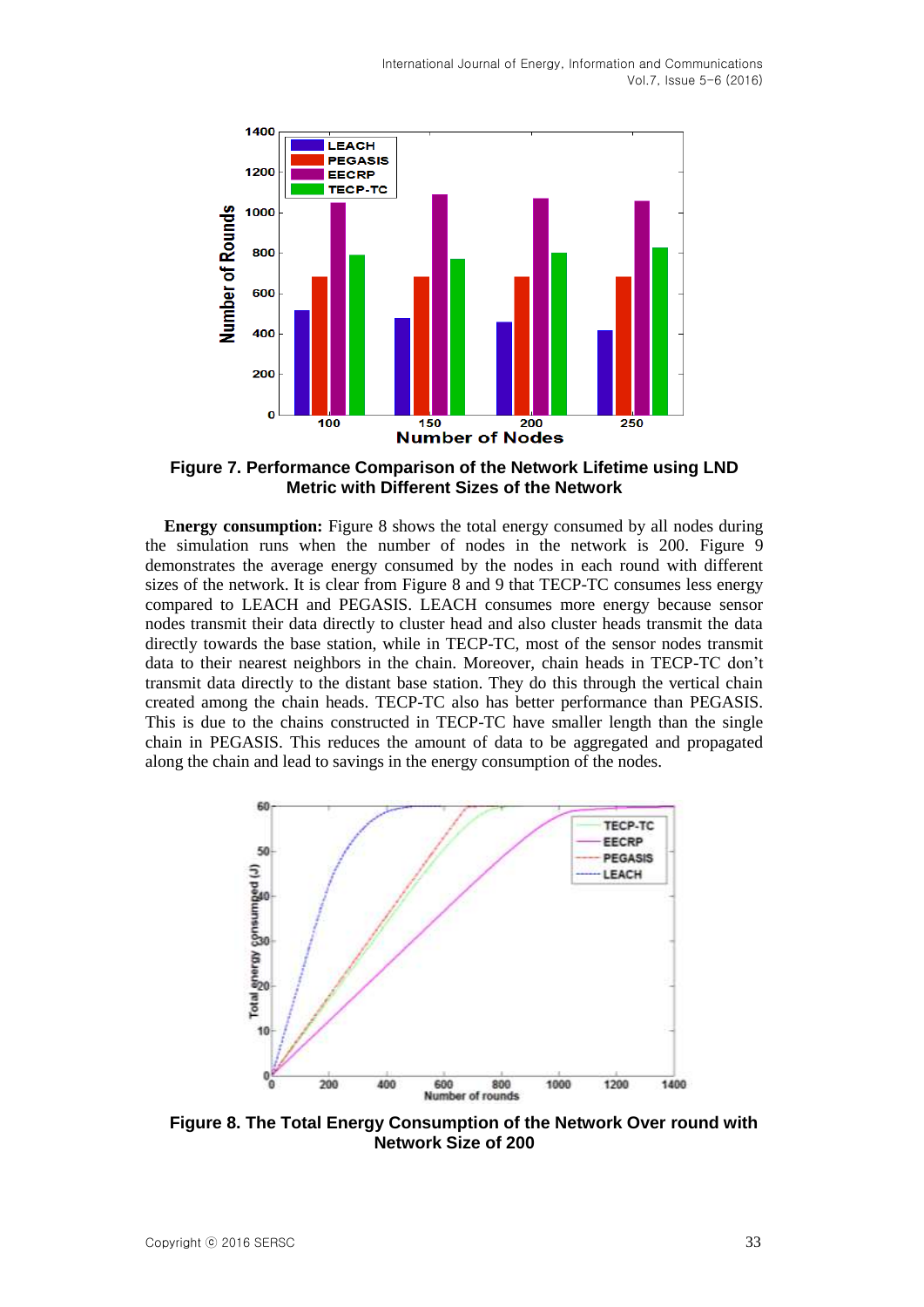International Journal of Energy, Information and Communications Vol.7, Issue 5-6 (2016)



**Figure 9. Average Energy Consumed per Round with Different Sizes of the Network**

**Transmission delay of time-critical data:** We assume that 20% of sensed data by nodes in the network are time-critical data. In proposed protocol, the maximum delay for transmitting of all time-critical data packets to the base station is dependent on the number of time-critical data packets and the delay for transmitting of the first data packet to the base station is two units of time. Figure 10 shows the maximum transmission delay of all time-critical data in different routing protocols in each round. TECP-TC reduces transmission delay of time-critical data compared with LEACH, PEGASIS and EECRP. This is mainly because ECCPRT consider higher priority for time-critical data than nontime critical data so that time-critical data are immediately transmitted to the base station using CSMA MAC protocol.



**Figure 10. Maximum Transmission Delay of Time-Critical Data with Different Sizes of the Network in each Round**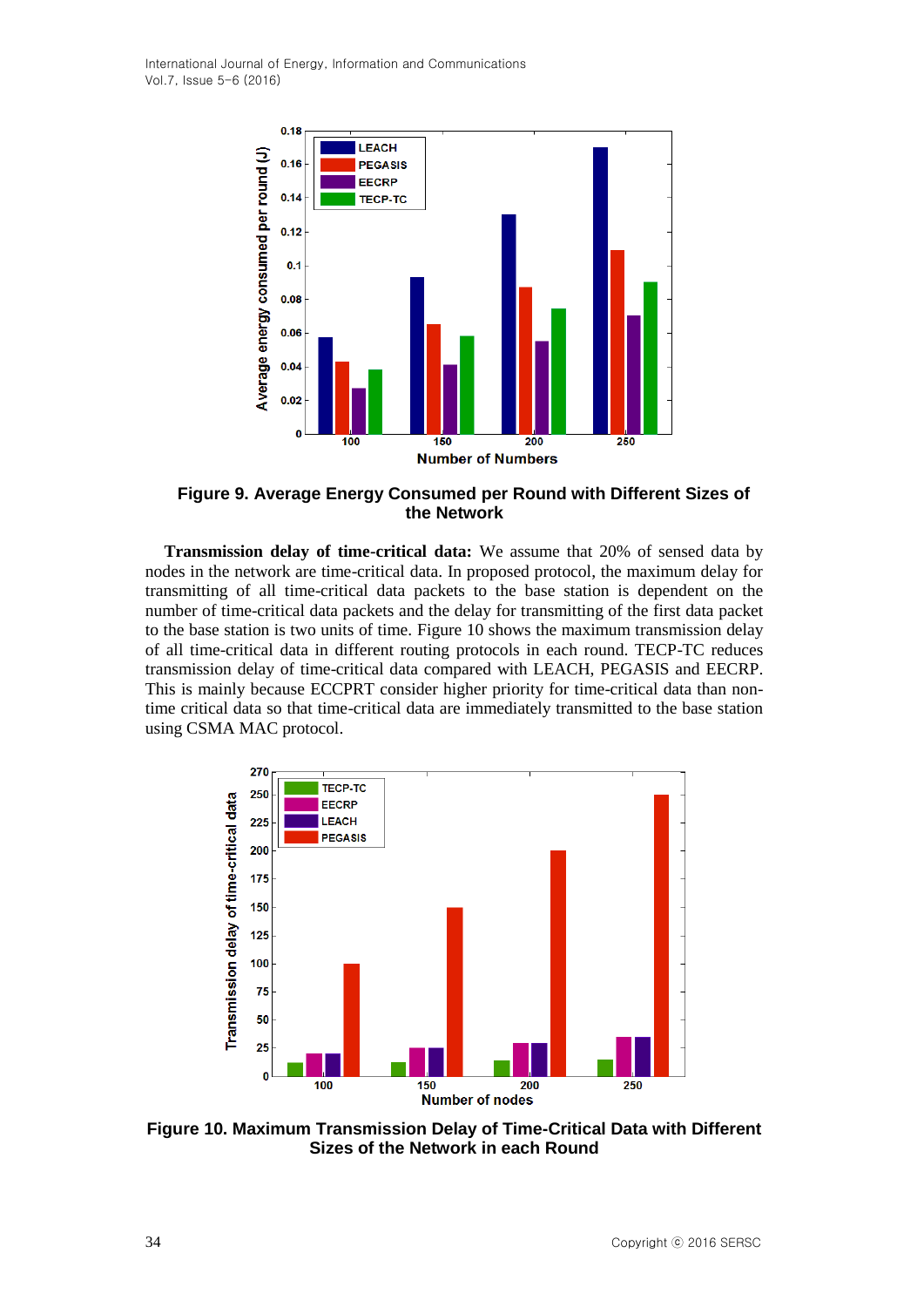It is obvious from simulation results that proposed protocol in this paper is suited for reacting to time-critical events in a very energy efficient manner. Especially in large sensor networks, proposed protocol reacts immediately to sudden changes and reduces transmission delay of time-critical data compared with other protocols.

## **7. Conclusion**

In this paper, we proposed TECP-TC, a Threshold Energy Efficient Chain based Protocol for supporting Time-Critical applications in wireless sensor networks. The main goal of TECP-TC is to utilize for time critical applications and minimize transmission delay of time-critical data and energy consumption. In our proposed protocol, the nodes transmit data periodically and react immediately to sudden changes in the value of a sensed attribute. In TECP-TC, sensor nodes are organized into a set of horizontal chains and a vertical chain. For determining of time-critical data, TECP-TC utilizes a threshold parameter. When the sensed data value by a sensor node is equal to or greater than threshold value, it indicates that a critical event has been occurred and should be immediately reported to the base station. At the transmission data phase, initially, timecritical data are transmitted to the base station. After that, non-time critical data transmission is begun. Each sensor node using the chain-based routing mechanism transmits non-time critical data to the chain head in the horizontal chain. Furthermore, TECP-TC utilizes a chain-based data transmission mechanism for transmitting non-time critical data packets from the chain heads to the base station. We evaluated the performance of TECP-TC via simulations and compare it to the performance of LEACH, PEGASIS and EECRP. The simulation results show that TECP-TC outperforms other protocols in terms of network lifetime, energy consumption and especially transmission delay of time-critical data and is suited for reacting to time-critical events in a very energy efficient manner.

## **References**

- [1] P. J. Chuang, Sh. H. Yang and Ch. Sh. Lin, "Energy-efficient clustering in wireless sensor networks", [Lecture Notes in Computer Science,](http://www.springerlink.com/content/0302-9743/) in Proceeding of 9th International Conference on Algorithms and Architectures for Parallel, ICA3PP, Taipei, Taiwan, vol. 5574, **(2009)**, pp. 112-120.
- [2] Y. Jin, L. Wang, Y. Kim and X. Yang, "EEMC: An energy-efficient multi-level clustering algorithm for large-scale wireless sensor networks", Computer Networks, vol. 52, no. 3, **(2008)**, pp. 542-562.
- [3] J. Yu, Y. Qi, G. Wang and X. Gu, "A cluster-based routing protocol for wireless sensor networks with nonuniform node distribution", AEU-International Journal of Electronics and Communications, vol. 66, no. 1, **(2012)**, pp. 54-61.
- [4] P. Saini and A. K. Sharma, "Energy efficient scheme for clustering protocol prolonging the life time of heterogeneous wireless sensor networks", International Journal of Computer Applications, vol. 6, no. 2, **(2010)**, pp. 30-36.
- [5] S. Poostfroushan, M. A. Sarram and R. Sheikhpour, "Energy Efficient Backbone Formation Using Particle Swarm Optimization Algorithm in Wireless Sensor Networks", International Journal of Grid and Distributed Computing, vol. 7, no. 1, **(2014)**, pp. 123-134.
- [6] M. Sabet and H. R. Naji, "A decentralized energy efficient hierarchical cluster-based routing algorithm for wireless sensor networks", AEU-International Journal of Electronics and Communications, vol. 69, no. 5, **(2015)**, pp. 790-799.
- [7] N. Aslam, W. Phillips, W. Robertson and S. Sivakumar, "A multi-criterion optimization technique for energy efficient cluster formation in wireless sensor networks", Information Fusion, vol. 12, no. 3, **(2011)**, pp. 202-212.
- [8] T. Dong, D. Zhang, Y. Shen and M. Guo, "Energy efficient transmission distance adjustment under nonuniform distributed wireless sensor networks", in Proceeding of International Conference on Communications and Mobile Computing (CMC'2010), **(2010)**, pp. 490-495.
- [9] P. J. Chuang, S. H. Yang and C. Sh. Lin, "Energy-efficient clustering in wireless sensor networks", in Proceeding of International Conference on Algorithms and Architectures for Parallel Processing, (ICA3PP), vol. 5574, **(2009)**, pp. 112-120.
- [10] M. Shokouhifar and A. Jalali, "A new evolutionary based application specific routing protocol for clustered wireless sensor networks", AEU-International Journal of Electronics and Communications, vol. 69, no. 1, **(2015)**, pp. 432-441.